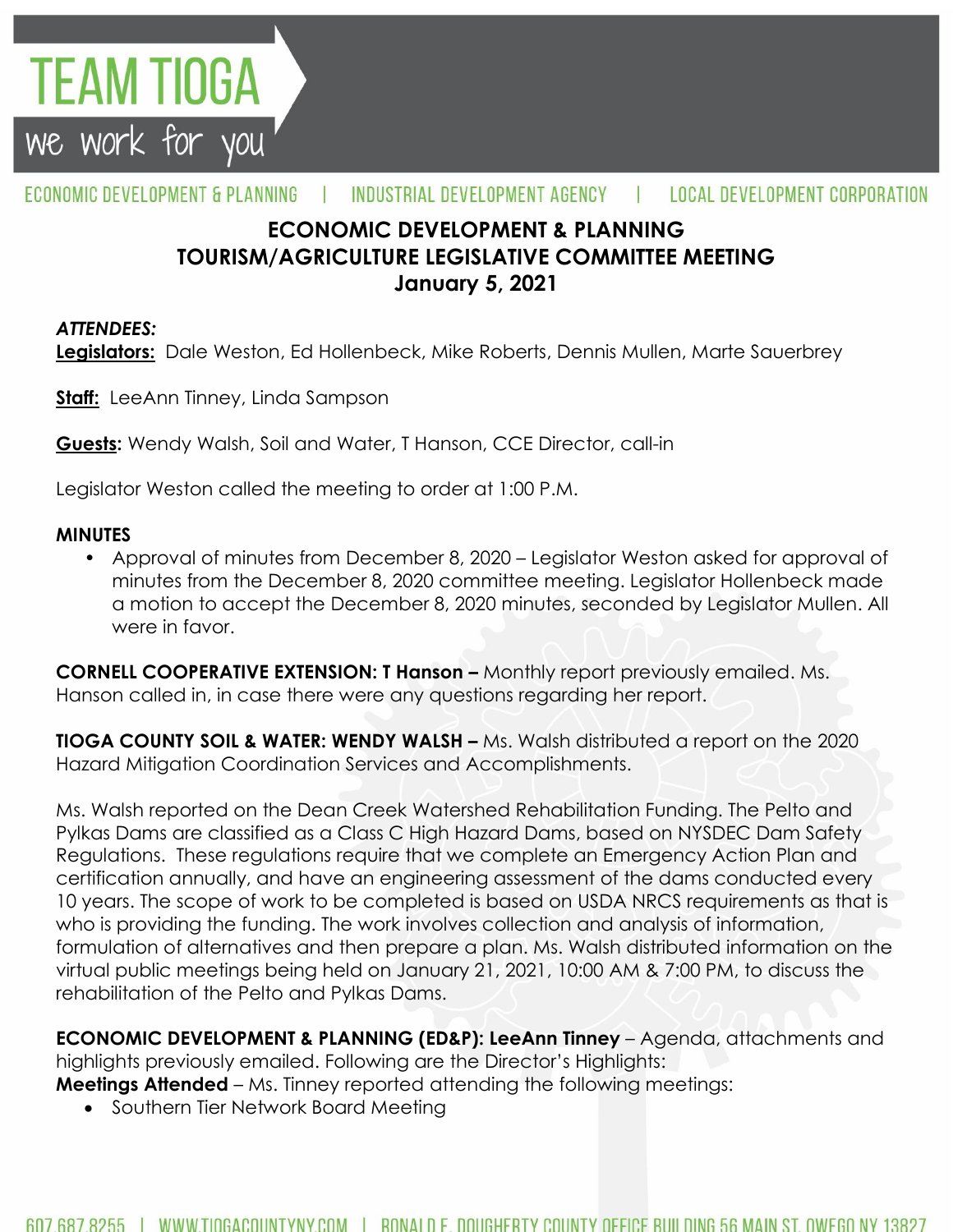- o Met with Spectrum and Doug Camin to discuss the Broadband study and the expansion of services in Tioga County.
- Tioga County Chamber of Commerce Attended the monthly meeting.
- Workforce Development Board Attended the quarterly meeting.
- Loan Recipient Visit As discussed last month, the possibility existed that a loan recipient of the COVID Emergency Relief Program may not be using the funds for purposes identified in their application. At the meeting is was discussed that a followup visit will be made in the spring to check that the identified plans are progressing.
- Municipal Visits
	- o Town of Nichols Attended meeting to check in.
- Prospects
	- o One State lead; project MFG

Presentations- none

# **Department Highlights**

- COVID-19
	- o Tioga County Economic Recovery Advisory Council (TCERAC)
		- Economic Recovery Strategy Plan Sub groups, led by TEAM Tioga, are meeting regularly; goals and objectives identified in the plan are moving forward.
- Village of Owego
	- o DRI (18 projects)- Ongoing
	- o NY Main Street (6 projects)- Ongoing; working through environmental aspects, projects will be moving forward soon.
	- o Owego Gardens 2 Site plan of the project was distributed; showing an apartment complex of 62 units and a series of town homes.
		- Site work- Original date to begin, 12/21, was delayed due to the snowstorm; new date is pending. PILOT is closed; funding is ready, waiting to move dirt.
		- **Department of Health Water System- Approval pending.**
		- Utilities coordination meeting Resulted in the change in some of the layout; nothing major.
		- PSC/Suez meeting Continue to keep them updated and to get input on how to keep the project moving forward.
- Land Bank
	- o Budget summary- There are a few projects pending that may make a difference in the projected budget. Ms. Tinney reported that Ms. Saraceno will attend the next meeting with an update.
- RESTORE NY
	- o Owego and Waverly projects progressing- Waverly project is almost completed; Owego project continues to move forward.
- Housing- Continue to have conversations with the following regarding projects in Tioga County:
	- o Home Leasing
	- o Ithaca Neighborhood Housing Services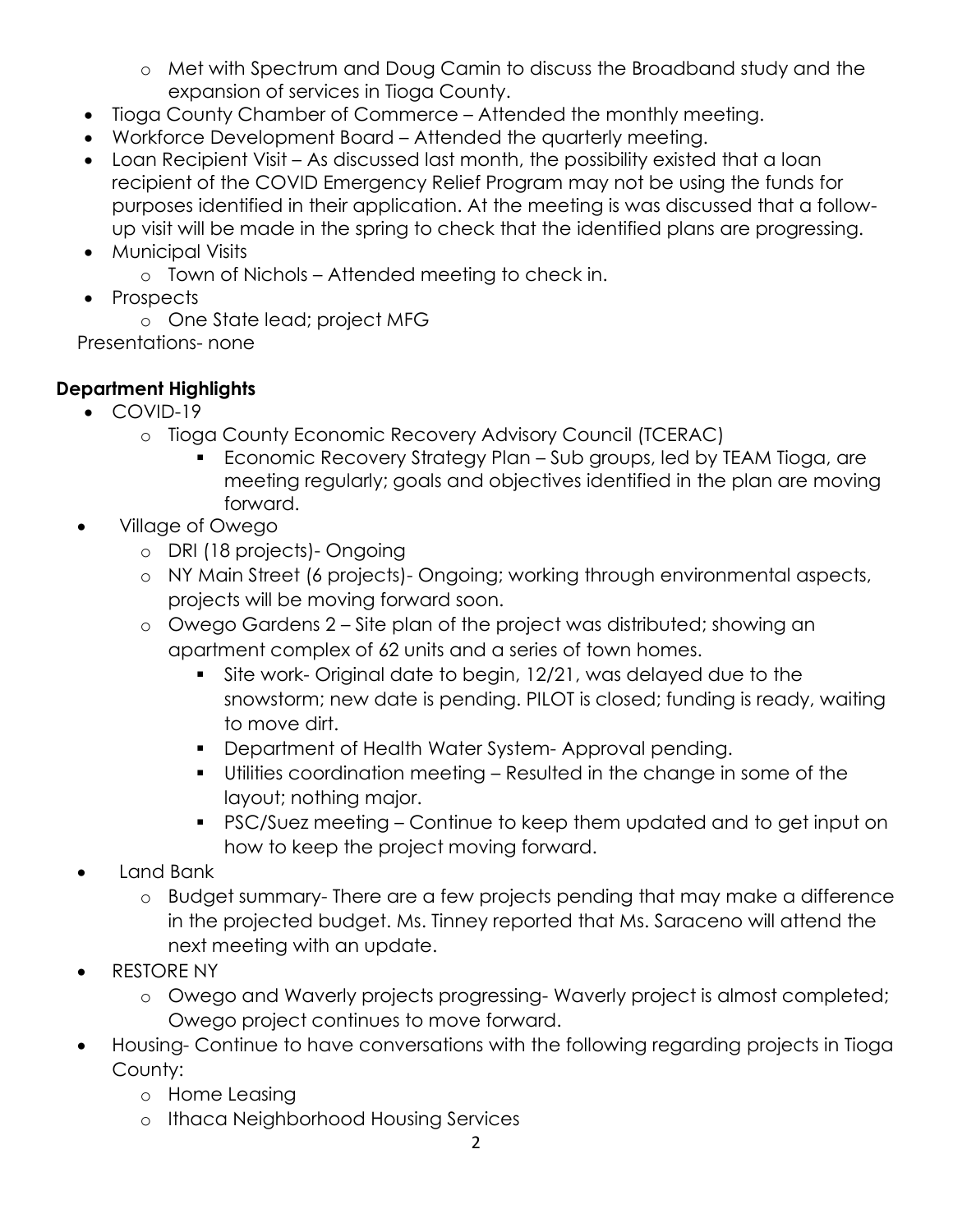- o SEPP
- Community Development- Ms. Hendrickson continues to work on the following:
	- o Tioga County Non-Profit Network
	- o Child Care Task Force
	- o REAP
		- **Board Vacancy- Town of Nichols- Jacob Cole resigned.**
		- **New Board Member-Spencer- Emily VanScoy.**
		- Congressman Reed providing assistance on equipment that was held up internationally.
		- **By-Laws updates**
	- o Tioga County Foundations Coalition
		- Year End Reporting- Ms. Tinney can send the report to anyone on the committee upon request.
- Workforce Ms. Woodburn continues to work on the following:
	- o Broome Tioga Talent Task Force
	- o Greater Binghamton Chamber/The Agency- Establishing a good relationship.
	- o Workforce Pipeline Development Study
		- Educators Roundtable- Good turn out; each school district was represented.
		- Recruitment Tool- Assisting local businesses when looking to bring outsiders to the area. Input has been provided from the following:
			- State Line Auto
			- ❖ Crown Cork & Seal
			- ❖ Tioga Downs
			- ❖ Lockheed Martin
			- ❖ Binghamton University
			- ❖ 3 Rivers Development
- Ag- Ms. Griffiths continues to work on the following:
	- o Agricultural Resource Group
		- Ag roadway signage data completed.
	- o Annual Ag Districts Inclusion
		- **Press Release sent- Giving property owners the opportunity to be included** in the Ag District.
	- o New Farmers Market meeting- Updates coming in the near future.
	- o Ag Value Chain Study- ongoing Solar Project Status map was distributed; showing impacts on our agricultural properties. Ms. Tinney will report on how real property taxes are affected once data collection is complete.
	- o Other- Ms. Griffiths is providing assistance on the following:
		- **Tioga County Law Enforcement Survey**
		- **•** DRI Project Administration
		- NY Main Street Project Administration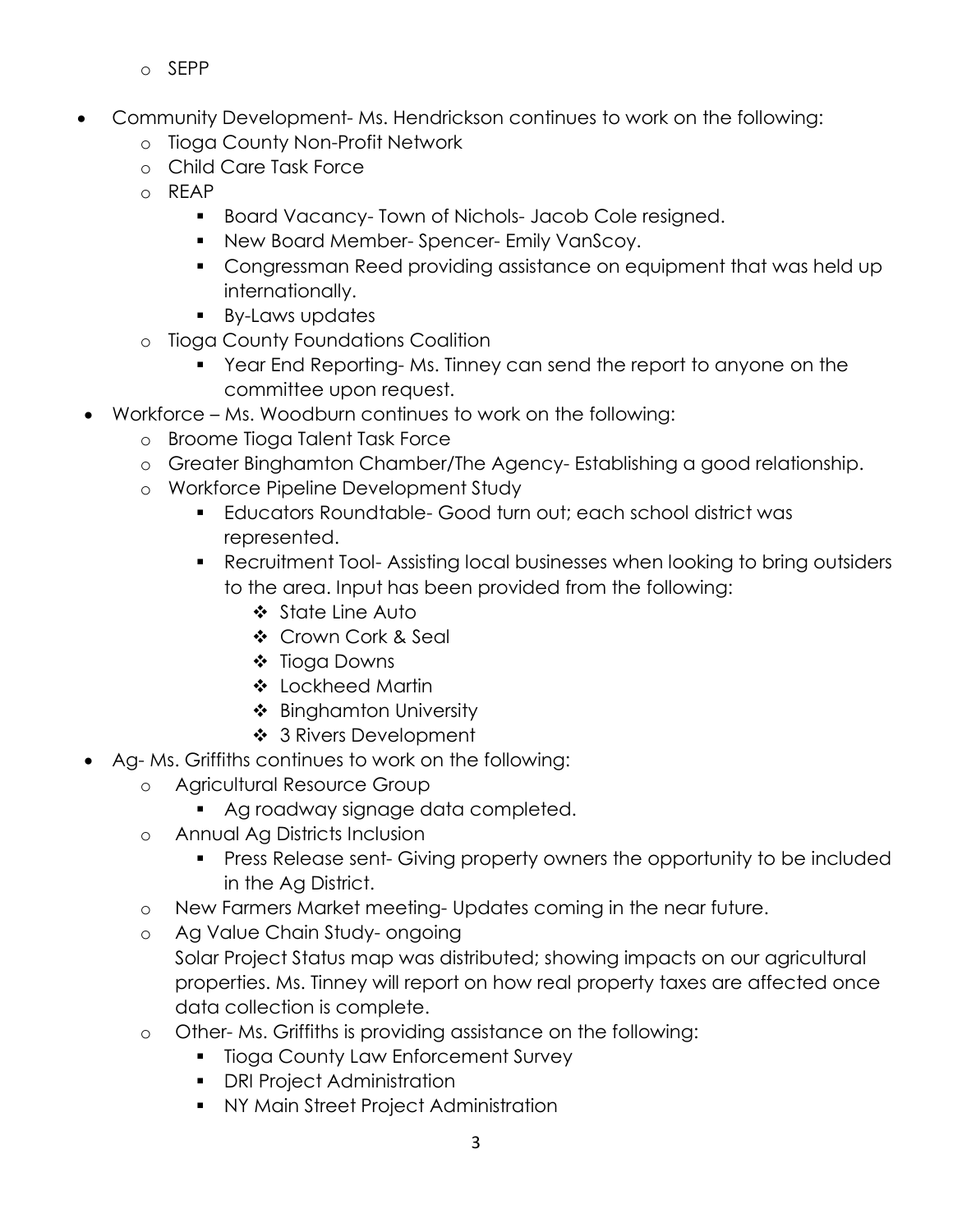- Planning- Ms. Jardine is working on the following:
	- o 239 Reviews (1)
		- County Case 2020-018- Village of Newark Valley, Site Plan Review, Seal Right Inc., automotive frame and fire arms powder coatingrecommendation to approve.
		- County Case 2020-019- Village of Owego, Site Plan Review, Val-U Auto and Towing, garage construction, recommendation to approve.
	- o State Mandated County Pandemic Operations Plan
	- o Active Plans
		- REAP- Tioga County Workforce Pipeline- Implementation
		- **Tioga County Economic Recovery Strategic Plan (COVID)-**Implementation
		- **Village of Waverly Comprehensive Plan- Implementation**
	- o SWCD Hazard Mitigation Projects- 2020- Ms. Walsh reported on these projects earlier.
- Grants
	- o Potential (13)
		- **Village of Candor-NY Main Street**
		- **USDA RDBG- Tioga County Recruitment Tool**
		- **USDA RBDG- Technical Assistance to Business**
		- Town of Richford- USDA Community Facilities, (equipment)
		- **The Town of Berkshire (TBD)- rec trail**
		- Village of Newark Valley- USDA Community Facilities (equipment)
		- **Town of Berkshire- DOT TAP funding (sidewalk extension)**
		- Northern Tioga Chamber- Community Foundation (facilities improvements)
		- **Midwestern Pet Foods-NYS HCR CDBG**
		- **Ithaca Neighborhood Housing Services**
		- Shared Services- USDA Community Facilities (equipment)
		- **Shared Services- local foundations (equipment)**
		- Village of Nichols- Shared Services USDA Community Facilities (vacuum truck)
	- o Pending (6)
		- Owego Apalachin Central School District- WDI (workforce)
		- REAP- Mildred Faulkner Truman (Code Enforcement Plan Implementation Tasks)
		- **Early Owego Antique Center- NYSCA Mural Restoration**
		- **Tioga County 2020/2021 Snowmobile Trails (Phase I)**
		- **Tioga County-2020/2021 Snowmobile Trails (Phase II)**
		- REAP- Community Foundation (Code Enforcement Plan Implementation Tasks)
	- o Active (18)
		- **Village of Owego- RESTORE NY, Briggs/Award**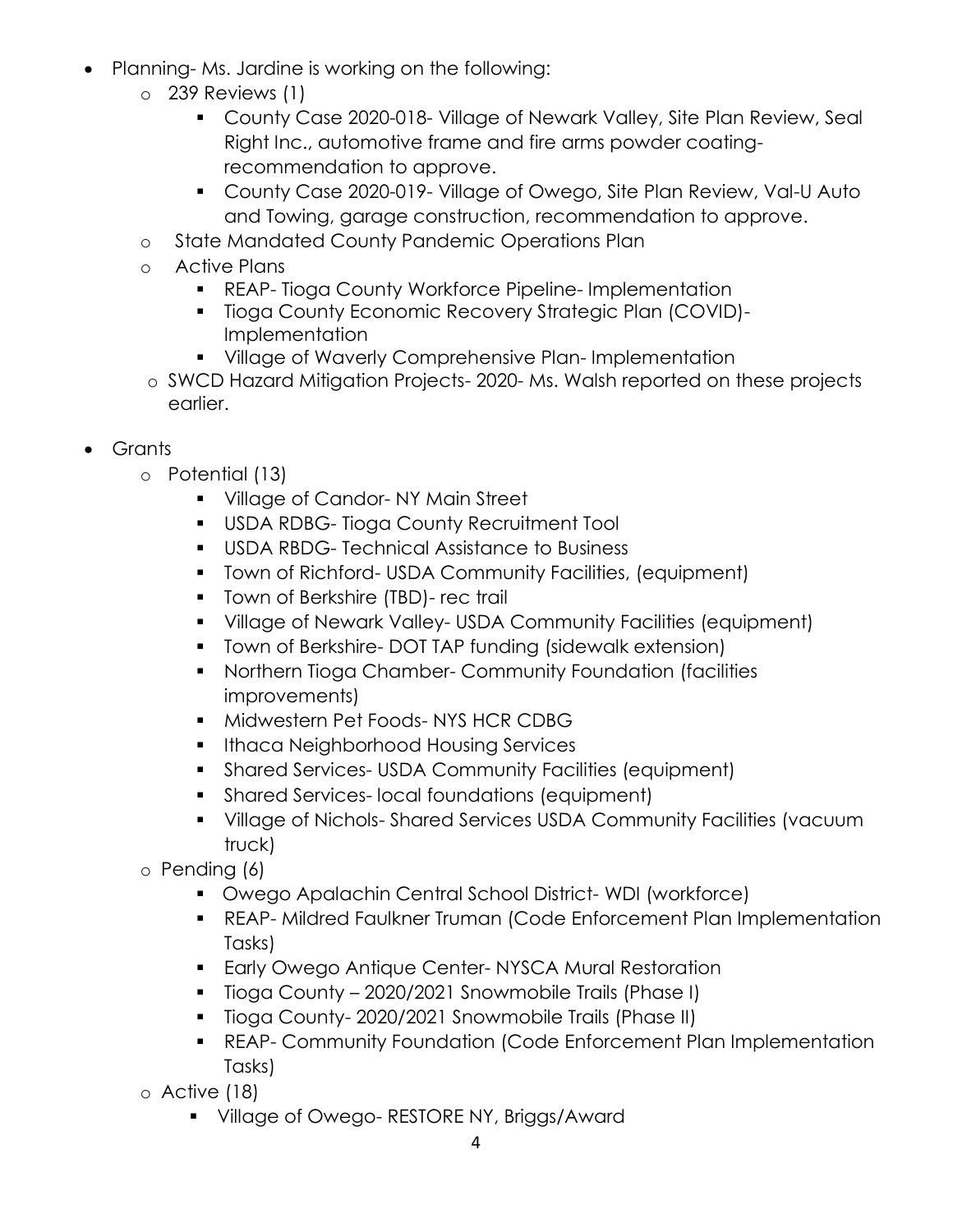- **Village of Owego- Downtown Revitalization Initiative**
- Village of Spencer- Nichols Park (grandstand restoration)
- **Village of Waverly-NYS Parks, Waverly Glen Park**
- **Village of Waverly- RESTORE NY, Twigg 1**
- REAP- USDA REDI, Strategic Planning (extended 1 year) Cottage Industry Study (TOI/REAP/TEAM Tioga)
- **REAP- USDA, Public Well (equipment)**
- **REAP- Tioga Downs, Workforce Pipeline Implementation**
- TCPDC- Enterprise Community Partners (land bank funds)- X2
- **Village of Owego- Main Street (CFA)**
- **Midwestern Pet Foods (CFA)**
- **Racker (CFA)**
- **IDA-USDA RBDG, Multi-county Broadband Study**
- **IDA- USDA RBDG, Ag Value Chain Study**
- **Village of Waverly- Mildred Faulkner Truman, Waverly Glen Park**
- Town of Richford- SAM, Assemblyman Friend (highway equipment)
- **Village of Owego- CU, Design Connect (art park)**
- o Completed (2)
	- **NYS 2020 Census Count Outreach Funding Program**
	- Village of Spencer- Nichols Park (historic register approval)

## **2020 Budget**

- o Economic Development- Year End on target
- o Planning- Year End on target

## **Other**

- o Village Tax Exempt Properties- Charts, mapping and a summary was distributed; showing percentages, values and types of tax exempt properties in the villages.
- o Brittany Woodburn is close to completing her IEDC (International Economic Development Council) Certification; test will be coming up soon.

**Resolutions -** The following resolutions were presented and agreement was made to move them forward:

A21-Authorization for a 2021 Budget Modification and Budget Addition for NYMS Grant A22-Recommend Members to the Susquehanna Heritage Area Commission A23-Reappoint Member (Yetter) to the Broome-Tioga Workforce Development Board A24-Reappoint Member (Tinney) to the Broome-Tioga Workforce Development Board A25-Reappoint Member (Shelp) to the Broome-Tioga Workforce Development Board A26-Reappoint Member (Scanlon) to the Broome-Tioga Workforce Development Board A27-Reappoint Member (Powers) to the Broome-Tioga Workforce Development Board

A28-Reappoint Member (Abbott) to the Broome-Tioga Workforce Development Board

The following resolution did not move forward due to a resume was not received in time and will be presented next month:

A29-Appoint Member (Messler) to the Broome-Tioga Workforce Development Board